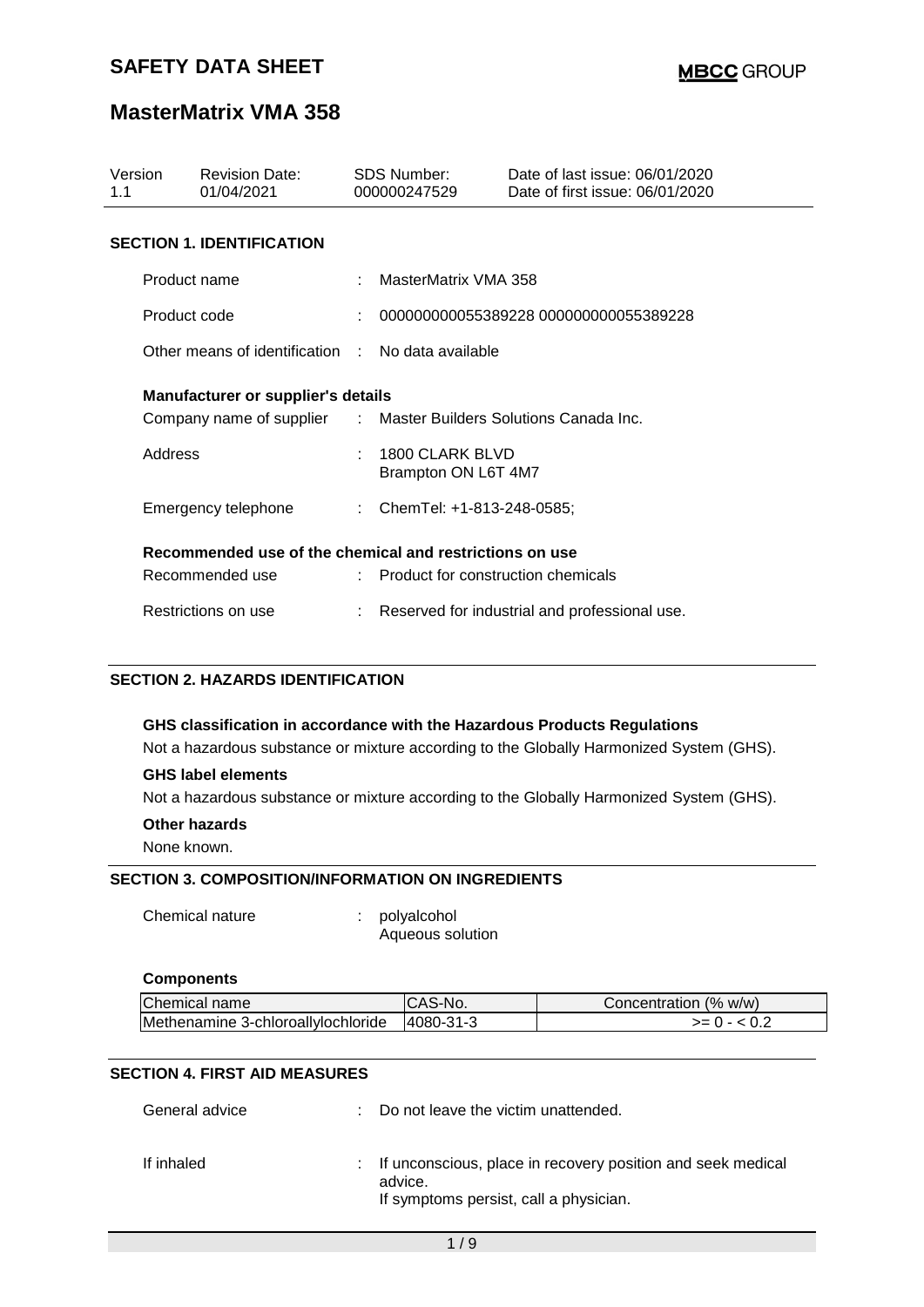# **MasterMatrix VMA 358**

| Version<br>1.1          | <b>Revision Date:</b><br>01/04/2021                    | <b>SDS Number:</b><br>000000247529                                                                                                                                              | Date of last issue: 06/01/2020<br>Date of first issue: 06/01/2020                                         |
|-------------------------|--------------------------------------------------------|---------------------------------------------------------------------------------------------------------------------------------------------------------------------------------|-----------------------------------------------------------------------------------------------------------|
| In case of skin contact |                                                        | and soap.                                                                                                                                                                       | : After contact with skin, wash immediately with plenty of water                                          |
|                         |                                                        |                                                                                                                                                                                 | Under no circumstances should organic solvent be used.<br>If irritation develops, seek medical attention. |
|                         | In case of eye contact                                 | : Remove contact lenses.<br>Protect unharmed eye.                                                                                                                               | If eye irritation persists, consult a specialist.                                                         |
| If swallowed            |                                                        | : Keep respiratory tract clear.<br>Do not give milk or alcoholic beverages.<br>Never give anything by mouth to an unconscious person.<br>If symptoms persist, call a physician. |                                                                                                           |
| delayed                 | Most important symptoms<br>and effects, both acute and | : None known.                                                                                                                                                                   |                                                                                                           |
|                         | Notes to physician                                     | Treat symptomatically.                                                                                                                                                          |                                                                                                           |

## **SECTION 5. FIRE-FIGHTING MEASURES**

| Suitable extinguishing media :                      |    | Foam<br>Water spray<br>Dry powder<br>Carbon dioxide (CO2)                                                                                              |
|-----------------------------------------------------|----|--------------------------------------------------------------------------------------------------------------------------------------------------------|
| Unsuitable extinguishing<br>media                   |    | : water jet                                                                                                                                            |
| Specific hazards during fire<br>fighting            |    | : See SDS section 10 - Stability and reactivity.                                                                                                       |
| Hazardous combustion prod-:<br>ucts                 |    | harmful vapours<br>nitrogen oxides<br>fumes/smoke<br>carbon black<br>carbon oxides                                                                     |
| Further information                                 | t. | Standard procedure for chemical fires.<br>Use extinguishing measures that are appropriate to local cir-<br>cumstances and the surrounding environment. |
| Special protective equipment :<br>for fire-fighters |    | Wear self-contained breathing apparatus for firefighting if nec-<br>essary.                                                                            |

### **SECTION 6. ACCIDENTAL RELEASE MEASURES**

| Personal precautions, protec- | Do not breathe vapour/aerosol/spray mists.                            |
|-------------------------------|-----------------------------------------------------------------------|
| tive equipment and emer-      | Wear eye/face protection.                                             |
| gency procedures              | If exposed to high vapour concentration, leave area immedi-<br>atelv. |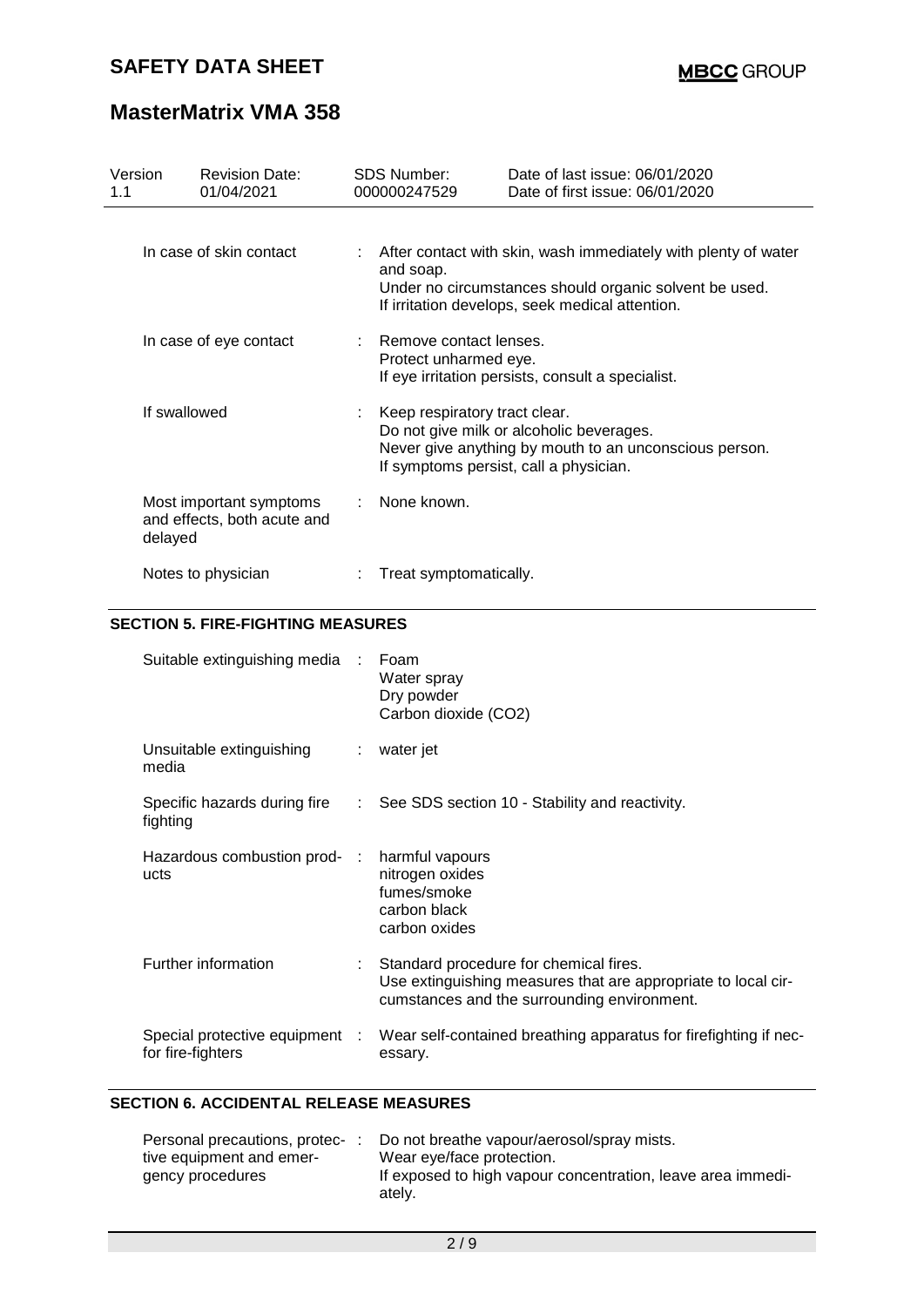| Version<br>1.1 |                                                          | <b>Revision Date:</b><br>01/04/2021    |                                                                                                      | <b>SDS Number:</b><br>000000247529                                                                                        | Date of last issue: 06/01/2020<br>Date of first issue: 06/01/2020 |  |
|----------------|----------------------------------------------------------|----------------------------------------|------------------------------------------------------------------------------------------------------|---------------------------------------------------------------------------------------------------------------------------|-------------------------------------------------------------------|--|
|                |                                                          |                                        |                                                                                                      | Use personal protective clothing.<br>and safety practice.                                                                 | Handle in accordance with good building materials hygiene         |  |
|                | <b>Environmental precautions</b>                         |                                        |                                                                                                      | If the product contaminates rivers and lakes or drains inform<br>respective authorities.                                  |                                                                   |  |
|                | Methods and materials for<br>containment and cleaning up |                                        |                                                                                                      | Wipe up with absorbent material (e.g. cloth, fleece).<br>Keep in suitable, closed containers for disposal.                |                                                                   |  |
|                |                                                          | <b>SECTION 7. HANDLING AND STORAGE</b> |                                                                                                      |                                                                                                                           |                                                                   |  |
|                | Advice on protection against<br>fire and explosion       |                                        |                                                                                                      |                                                                                                                           | Normal measures for preventive fire protection.                   |  |
|                | Advice on safe handling                                  |                                        |                                                                                                      | For personal protection see section 8.<br>Smoking, eating and drinking should be prohibited in the ap-<br>plication area. |                                                                   |  |
|                |                                                          | Conditions for safe storage            | Electrical installations / working materials must comply with<br>the technological safety standards. |                                                                                                                           |                                                                   |  |
|                | age conditions                                           | Further information on stor-           |                                                                                                      | Keep container tightly closed.                                                                                            |                                                                   |  |
|                |                                                          | Materials to avoid                     | No applicable information available.                                                                 |                                                                                                                           |                                                                   |  |
|                |                                                          |                                        |                                                                                                      |                                                                                                                           | No materials to be especially mentioned.                          |  |
|                | age stability                                            | Further information on stor-           | No decomposition if stored and applied as directed.                                                  |                                                                                                                           |                                                                   |  |

### **SECTION 8. EXPOSURE CONTROLS/PERSONAL PROTECTION**

### **Ingredients with workplace control parameters**

Contains no substances with occupational exposure limit values.

| <b>Engineering measures</b>   | : Provide local exhaust ventilation to maintain recommended<br>P.E.L.                                                                          |
|-------------------------------|------------------------------------------------------------------------------------------------------------------------------------------------|
| Personal protective equipment |                                                                                                                                                |
| Respiratory protection        | When workers are facing concentrations above the occupa-<br>tional exposure limits they must use appropriate certified<br>respirators.         |
| Hand protection               |                                                                                                                                                |
| Remarks                       | : Wear chemical resistant protective gloves. Manufacturer's<br>directions for use should be observed because of great di-<br>versity of types. |
| Eye protection                | Safety glasses                                                                                                                                 |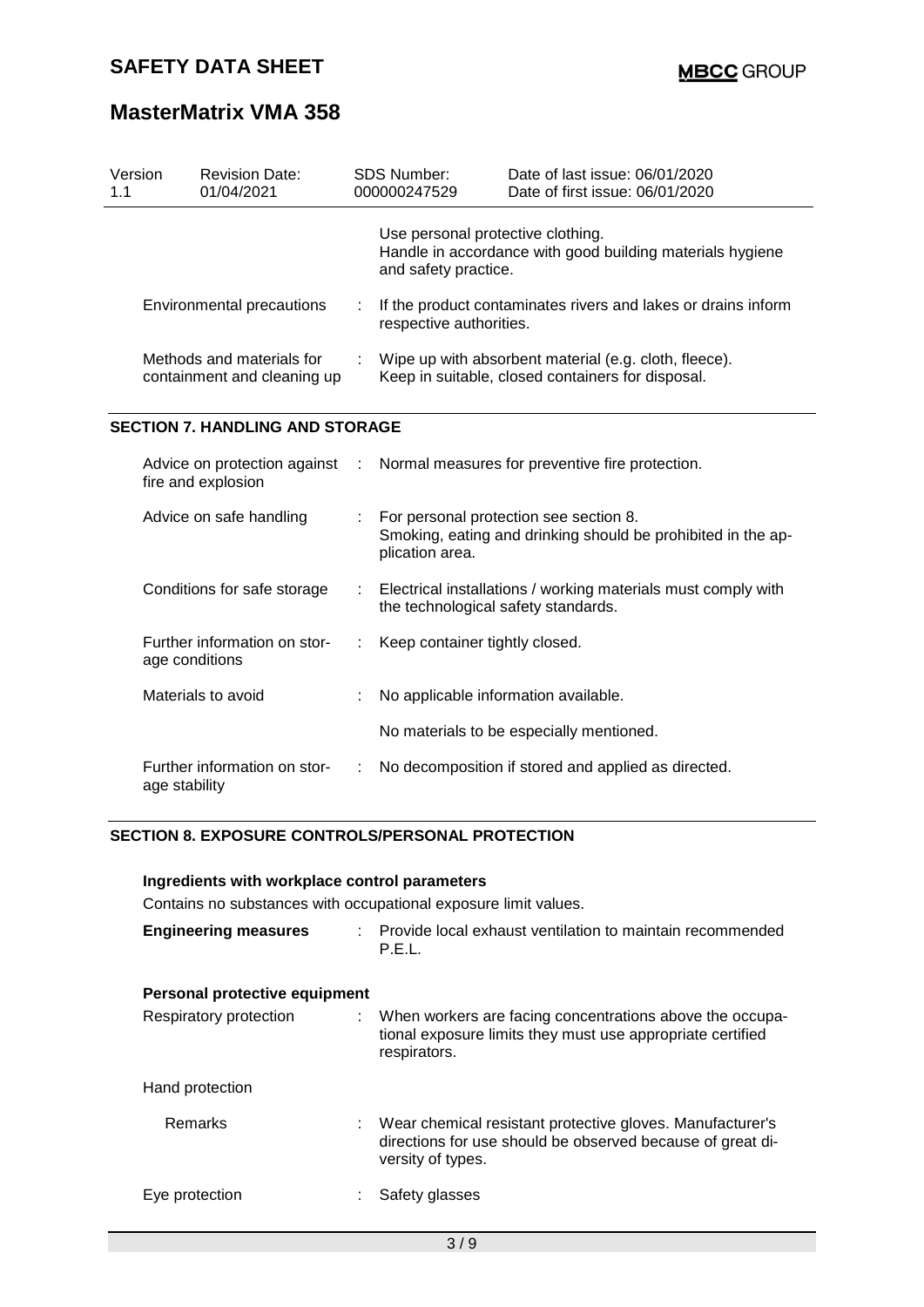# **MasterMatrix VMA 358**

| Version<br>1.1                             |                          | <b>Revision Date:</b><br>01/04/2021                   |                                                                                                                                                                                                                                                                                              | <b>SDS Number:</b><br>000000247529                                           | Date of last issue: 06/01/2020<br>Date of first issue: 06/01/2020 |  |  |
|--------------------------------------------|--------------------------|-------------------------------------------------------|----------------------------------------------------------------------------------------------------------------------------------------------------------------------------------------------------------------------------------------------------------------------------------------------|------------------------------------------------------------------------------|-------------------------------------------------------------------|--|--|
|                                            | Skin and body protection |                                                       |                                                                                                                                                                                                                                                                                              | Protective suit                                                              |                                                                   |  |  |
| Protective measures                        |                          |                                                       | Do not inhale gases/vapours/aerosols.<br>Avoid contact with the skin, eyes and clothing.<br>Avoid exposure - obtain special instructions before use.<br>Handle in accordance with good building materials hygiene<br>and safety practice.<br>Wearing of closed work clothing is recommended. |                                                                              |                                                                   |  |  |
|                                            | Hygiene measures         |                                                       |                                                                                                                                                                                                                                                                                              | General industrial hygiene practice.                                         |                                                                   |  |  |
|                                            |                          | <b>SECTION 9. PHYSICAL AND CHEMICAL PROPERTIES</b>    |                                                                                                                                                                                                                                                                                              |                                                                              |                                                                   |  |  |
|                                            | Appearance               |                                                       |                                                                                                                                                                                                                                                                                              | liquid                                                                       |                                                                   |  |  |
|                                            | Color                    |                                                       |                                                                                                                                                                                                                                                                                              | brown                                                                        |                                                                   |  |  |
|                                            | Odor                     |                                                       |                                                                                                                                                                                                                                                                                              | musty                                                                        |                                                                   |  |  |
|                                            | pH                       |                                                       |                                                                                                                                                                                                                                                                                              | approx. 9.0 - 10.5 (25 °C)                                                   |                                                                   |  |  |
|                                            |                          | Freezing point                                        |                                                                                                                                                                                                                                                                                              | approx. -3 °C                                                                |                                                                   |  |  |
|                                            | Melting point            |                                                       |                                                                                                                                                                                                                                                                                              | approx. -3 °C                                                                |                                                                   |  |  |
|                                            | <b>Boiling point</b>     |                                                       |                                                                                                                                                                                                                                                                                              | 102 °C                                                                       |                                                                   |  |  |
|                                            | Flash point              |                                                       |                                                                                                                                                                                                                                                                                              | A flash point determination is unnecessary due to the high<br>water content. |                                                                   |  |  |
|                                            |                          | Flammability (solid, gas)                             |                                                                                                                                                                                                                                                                                              | : not flammable                                                              |                                                                   |  |  |
|                                            |                          | Lower explosion limit / Lower :<br>flammability limit |                                                                                                                                                                                                                                                                                              | Not applicable                                                               |                                                                   |  |  |
|                                            |                          | Vapor pressure                                        |                                                                                                                                                                                                                                                                                              |                                                                              | No applicable information available.                              |  |  |
|                                            |                          | Relative vapor density                                |                                                                                                                                                                                                                                                                                              |                                                                              | No applicable information available.                              |  |  |
|                                            |                          | Relative density                                      |                                                                                                                                                                                                                                                                                              | approx. 1.0 (20 °C)                                                          |                                                                   |  |  |
|                                            | Density                  |                                                       |                                                                                                                                                                                                                                                                                              | approx. 1.0 g/cm3 (20 °C)                                                    |                                                                   |  |  |
|                                            | Solubility(ies)          | Water solubility                                      | ÷.                                                                                                                                                                                                                                                                                           | soluble (20 °C)                                                              |                                                                   |  |  |
|                                            |                          | Solubility in other solvents                          | ÷                                                                                                                                                                                                                                                                                            |                                                                              | No applicable information available.                              |  |  |
| Partition coefficient: n-<br>octanol/water |                          |                                                       |                                                                                                                                                                                                                                                                                              |                                                                              | No applicable information available.                              |  |  |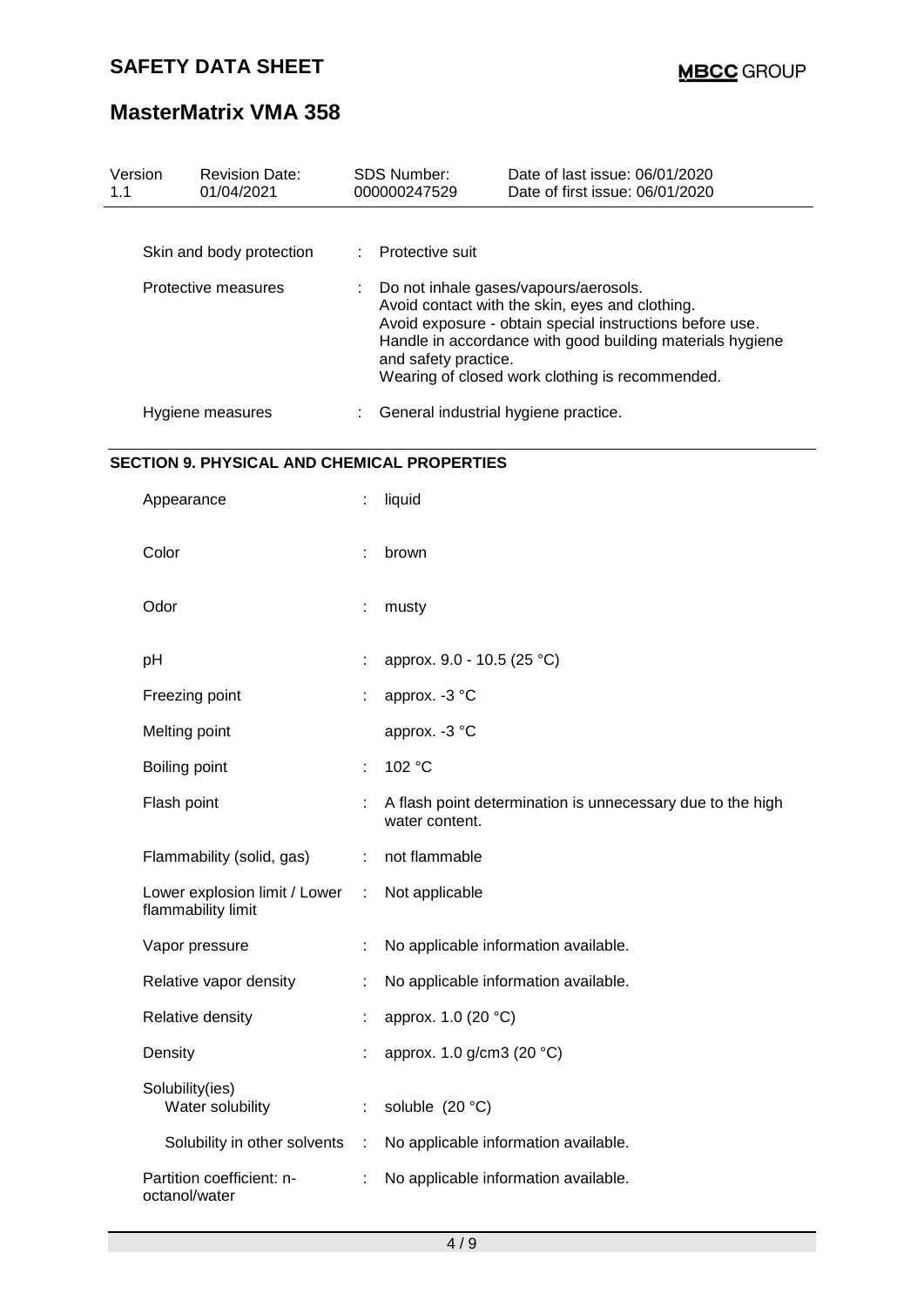# **MasterMatrix VMA 358**

| Version<br>1.1                  | <b>Revision Date:</b><br>01/04/2021 |   | <b>SDS Number:</b><br>000000247529                                   | Date of last issue: 06/01/2020<br>Date of first issue: 06/01/2020 |  |  |
|---------------------------------|-------------------------------------|---|----------------------------------------------------------------------|-------------------------------------------------------------------|--|--|
|                                 | Autoignition temperature            | ÷ | No data available                                                    |                                                                   |  |  |
| Decomposition temperature       |                                     |   | No decomposition if stored and handled as pre-<br>scribed/indicated. |                                                                   |  |  |
| Viscosity<br>Viscosity, dynamic |                                     |   |                                                                      | No applicable information available.                              |  |  |
|                                 | Viscosity, kinematic                |   |                                                                      | No applicable information available.                              |  |  |
|                                 | <b>Explosive properties</b>         |   | Not explosive<br>Not explosive                                       |                                                                   |  |  |
|                                 | Oxidizing properties                |   | not fire-propagating                                                 |                                                                   |  |  |
|                                 | Sublimation point                   |   |                                                                      | No applicable information available.                              |  |  |
|                                 | Molecular weight                    |   | No data available                                                    |                                                                   |  |  |

## **SECTION 10. STABILITY AND REACTIVITY**

| Reactivity                              |            | No decomposition if stored and applied as directed.                                   |
|-----------------------------------------|------------|---------------------------------------------------------------------------------------|
| Chemical stability                      |            | No decomposition if stored and applied as directed.                                   |
| Possibility of hazardous reac-<br>tions | $\sim 100$ | Stable under recommended storage conditions.<br>No hazards to be specially mentioned. |
| Conditions to avoid                     |            | $\therefore$ See SDS section 7 - Handling and storage.                                |
| Incompatible materials                  | ÷.         | Strong acids<br>Strong bases<br>Strong oxidizing agents<br>Strong reducing agents     |
| Hazardous decomposition<br>products     | ÷.         | No hazardous decomposition products if stored and handled<br>as prescribed/indicated. |

## **SECTION 11. TOXICOLOGICAL INFORMATION**

### **Acute toxicity**

Not classified based on available information.

| <b>Product:</b>           |  |                                                 |
|---------------------------|--|-------------------------------------------------|
| Acute oral toxicity       |  | : Remarks: No applicable information available. |
| Acute inhalation toxicity |  | : Remarks: No applicable information available. |
| Acute dermal toxicity     |  | : Remarks: No applicable information available. |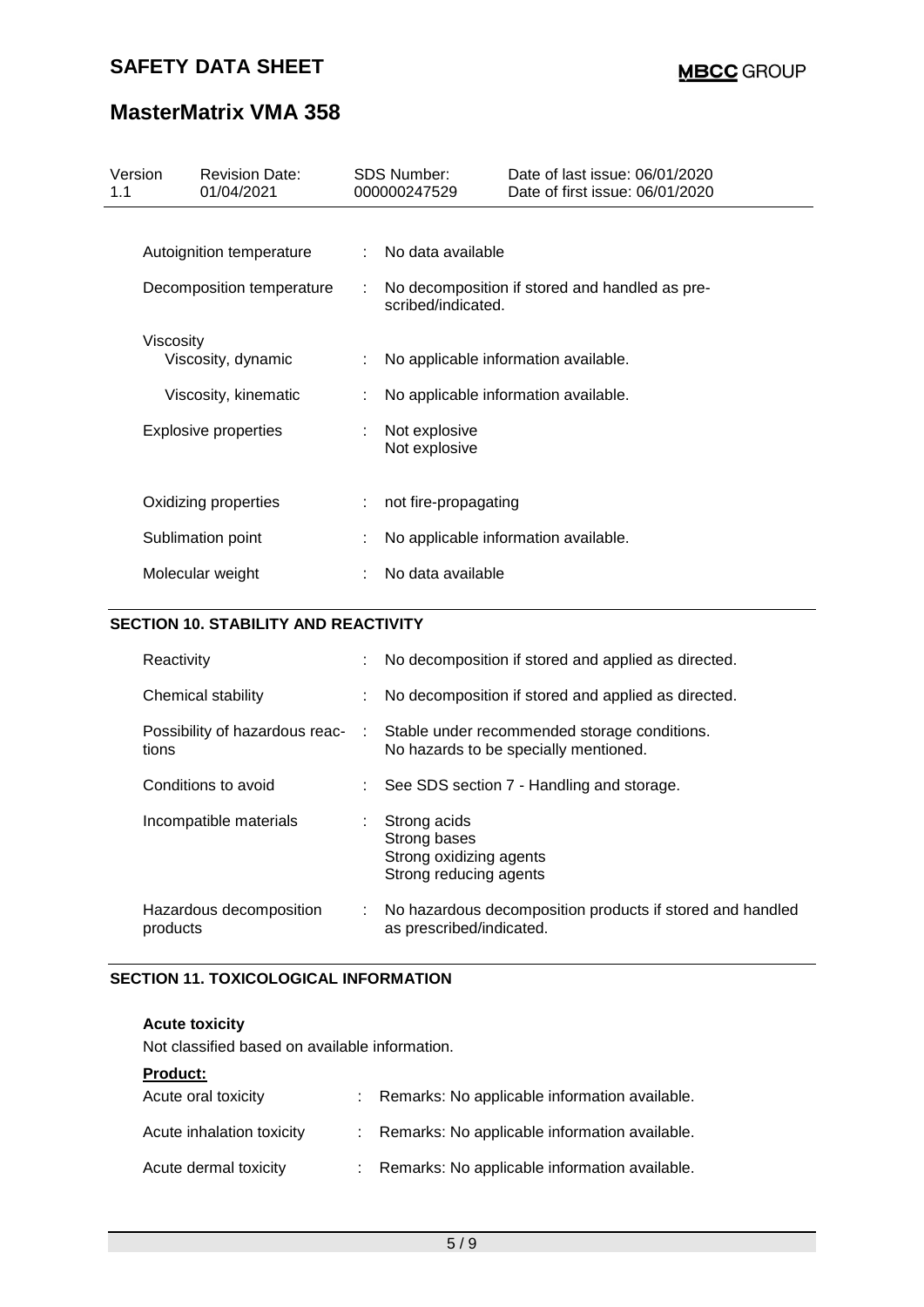# **MasterMatrix VMA 358**

| Version<br>1.1                                                                 |                                                                                     | <b>Revision Date:</b><br>01/04/2021                               |                                                | <b>SDS Number:</b><br>000000247529 | Date of last issue: 06/01/2020<br>Date of first issue: 06/01/2020                                                          |  |  |  |  |
|--------------------------------------------------------------------------------|-------------------------------------------------------------------------------------|-------------------------------------------------------------------|------------------------------------------------|------------------------------------|----------------------------------------------------------------------------------------------------------------------------|--|--|--|--|
|                                                                                |                                                                                     | <b>Skin corrosion/irritation</b>                                  |                                                |                                    |                                                                                                                            |  |  |  |  |
|                                                                                |                                                                                     | Not classified based on available information.                    |                                                |                                    |                                                                                                                            |  |  |  |  |
|                                                                                | Serious eye damage/eye irritation<br>Not classified based on available information. |                                                                   |                                                |                                    |                                                                                                                            |  |  |  |  |
|                                                                                |                                                                                     | Respiratory or skin sensitization                                 |                                                |                                    |                                                                                                                            |  |  |  |  |
|                                                                                |                                                                                     | <b>Skin sensitization</b>                                         |                                                |                                    |                                                                                                                            |  |  |  |  |
|                                                                                |                                                                                     | Not classified based on available information.                    |                                                |                                    |                                                                                                                            |  |  |  |  |
|                                                                                |                                                                                     | <b>Respiratory sensitization</b>                                  |                                                |                                    |                                                                                                                            |  |  |  |  |
|                                                                                |                                                                                     | Not classified based on available information.                    |                                                |                                    |                                                                                                                            |  |  |  |  |
|                                                                                |                                                                                     | <b>Germ cell mutagenicity</b>                                     |                                                |                                    |                                                                                                                            |  |  |  |  |
|                                                                                |                                                                                     | Not classified based on available information.                    |                                                |                                    |                                                                                                                            |  |  |  |  |
|                                                                                |                                                                                     | Carcinogenicity<br>Not classified based on available information. |                                                |                                    |                                                                                                                            |  |  |  |  |
|                                                                                |                                                                                     |                                                                   |                                                |                                    |                                                                                                                            |  |  |  |  |
| <b>Reproductive toxicity</b><br>Not classified based on available information. |                                                                                     |                                                                   |                                                |                                    |                                                                                                                            |  |  |  |  |
| <b>STOT-single exposure</b>                                                    |                                                                                     |                                                                   |                                                |                                    |                                                                                                                            |  |  |  |  |
|                                                                                |                                                                                     |                                                                   | Not classified based on available information. |                                    |                                                                                                                            |  |  |  |  |
|                                                                                |                                                                                     | <b>STOT-repeated exposure</b>                                     |                                                |                                    |                                                                                                                            |  |  |  |  |
|                                                                                | Not classified based on available information.                                      |                                                                   |                                                |                                    |                                                                                                                            |  |  |  |  |
|                                                                                |                                                                                     | <b>Aspiration toxicity</b>                                        |                                                |                                    |                                                                                                                            |  |  |  |  |
| Not classified based on available information.<br><b>Further information</b>   |                                                                                     |                                                                   |                                                |                                    |                                                                                                                            |  |  |  |  |
|                                                                                |                                                                                     |                                                                   |                                                |                                    |                                                                                                                            |  |  |  |  |
|                                                                                | Product:<br><b>Remarks</b>                                                          |                                                                   |                                                |                                    | Health injuries are not known or expected under normal use.                                                                |  |  |  |  |
|                                                                                |                                                                                     |                                                                   |                                                | components.                        | The product has not been tested. The statements on toxicolo-<br>gy have been derived from the properties of the individual |  |  |  |  |
|                                                                                |                                                                                     | <b>SECTION 12. ECOLOGICAL INFORMATION</b>                         |                                                |                                    |                                                                                                                            |  |  |  |  |
|                                                                                | <b>Ecotoxicity</b>                                                                  |                                                                   |                                                |                                    |                                                                                                                            |  |  |  |  |
|                                                                                |                                                                                     | No data available                                                 |                                                |                                    |                                                                                                                            |  |  |  |  |
|                                                                                |                                                                                     | <b>Persistence and degradability</b>                              |                                                |                                    |                                                                                                                            |  |  |  |  |
|                                                                                |                                                                                     | No data available                                                 |                                                |                                    |                                                                                                                            |  |  |  |  |
|                                                                                |                                                                                     | <b>Bioaccumulative potential</b>                                  |                                                |                                    |                                                                                                                            |  |  |  |  |
|                                                                                |                                                                                     | No data available                                                 |                                                |                                    |                                                                                                                            |  |  |  |  |
|                                                                                |                                                                                     | <b>Mobility in soil</b>                                           |                                                |                                    |                                                                                                                            |  |  |  |  |
|                                                                                |                                                                                     | No data available                                                 |                                                |                                    |                                                                                                                            |  |  |  |  |
|                                                                                |                                                                                     | Other adverse effects                                             |                                                |                                    |                                                                                                                            |  |  |  |  |

**Product:**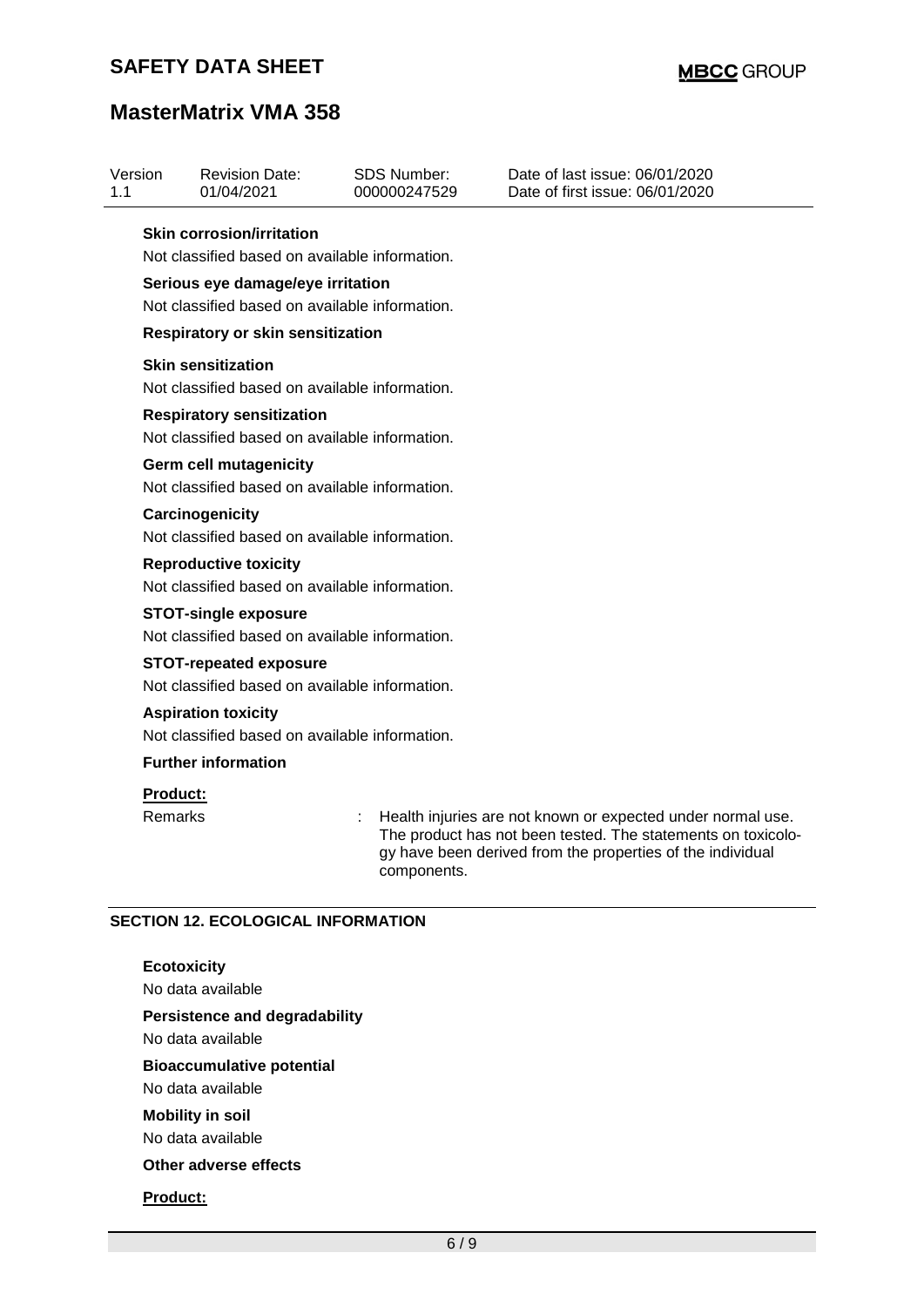| Version<br>1.1                         | <b>Revision Date:</b><br>01/04/2021        |    | <b>SDS Number:</b><br>000000247529                                                                                                                                                                                                           | Date of last issue: 06/01/2020<br>Date of first issue: 06/01/2020                                                                                                                         |  |  |
|----------------------------------------|--------------------------------------------|----|----------------------------------------------------------------------------------------------------------------------------------------------------------------------------------------------------------------------------------------------|-------------------------------------------------------------------------------------------------------------------------------------------------------------------------------------------|--|--|
| Additional ecological infor-<br>mation |                                            | ÷. | There is a high probability that the product is not acutely<br>harmful to aquatic organisms.<br>The product has not been tested. The statements on ecotoxi-<br>cology have been derived from the properties of the individual<br>components. |                                                                                                                                                                                           |  |  |
|                                        | <b>SECTION 13. DISPOSAL CONSIDERATIONS</b> |    |                                                                                                                                                                                                                                              |                                                                                                                                                                                           |  |  |
|                                        | <b>Disposal methods</b>                    |    |                                                                                                                                                                                                                                              |                                                                                                                                                                                           |  |  |
|                                        | Waste from residues                        |    | tions.<br>cal or used container.                                                                                                                                                                                                             | Dispose of in accordance with national, state and local regula-<br>Do not discharge into drains/surface waters/groundwater.<br>Do not contaminate ponds, waterways or ditches with chemi- |  |  |
|                                        | Contaminated packaging                     |    | stance/product.                                                                                                                                                                                                                              | Contaminated packaging should be emptied as far as possible<br>and disposed of in the same manner as the sub-                                                                             |  |  |

### **SECTION 14. TRANSPORT INFORMATION**

### **International Regulations**

#### **UNRTDG**

Not regulated as a dangerous good

### **IATA-DGR**

Not regulated as a dangerous good

#### **IMDG-Code**

Not regulated as a dangerous good

### **Transport in bulk according to Annex II of MARPOL 73/78 and the IBC Code**

Not applicable for product as supplied.

### **Domestic regulation**

**TDG** Not regulated as a dangerous good

## **SECTION 15. REGULATORY INFORMATION**

| The ingredients of this product are reported in the following inventories: |    |                                                                                                                                                       |  |
|----------------------------------------------------------------------------|----|-------------------------------------------------------------------------------------------------------------------------------------------------------|--|
| <b>TSCA</b>                                                                | ÷. | All chemical substances in this product are either listed as<br>active on the TSCA Inventory or are in compliance with a<br>TSCA Inventory exemption. |  |
| <b>DSL</b>                                                                 |    | : This product contains the following components listed on the<br>Canadian NDSL. All other components are on the Canadian<br>DSL.                     |  |
|                                                                            |    |                                                                                                                                                       |  |

2,4,6-trichlorophenol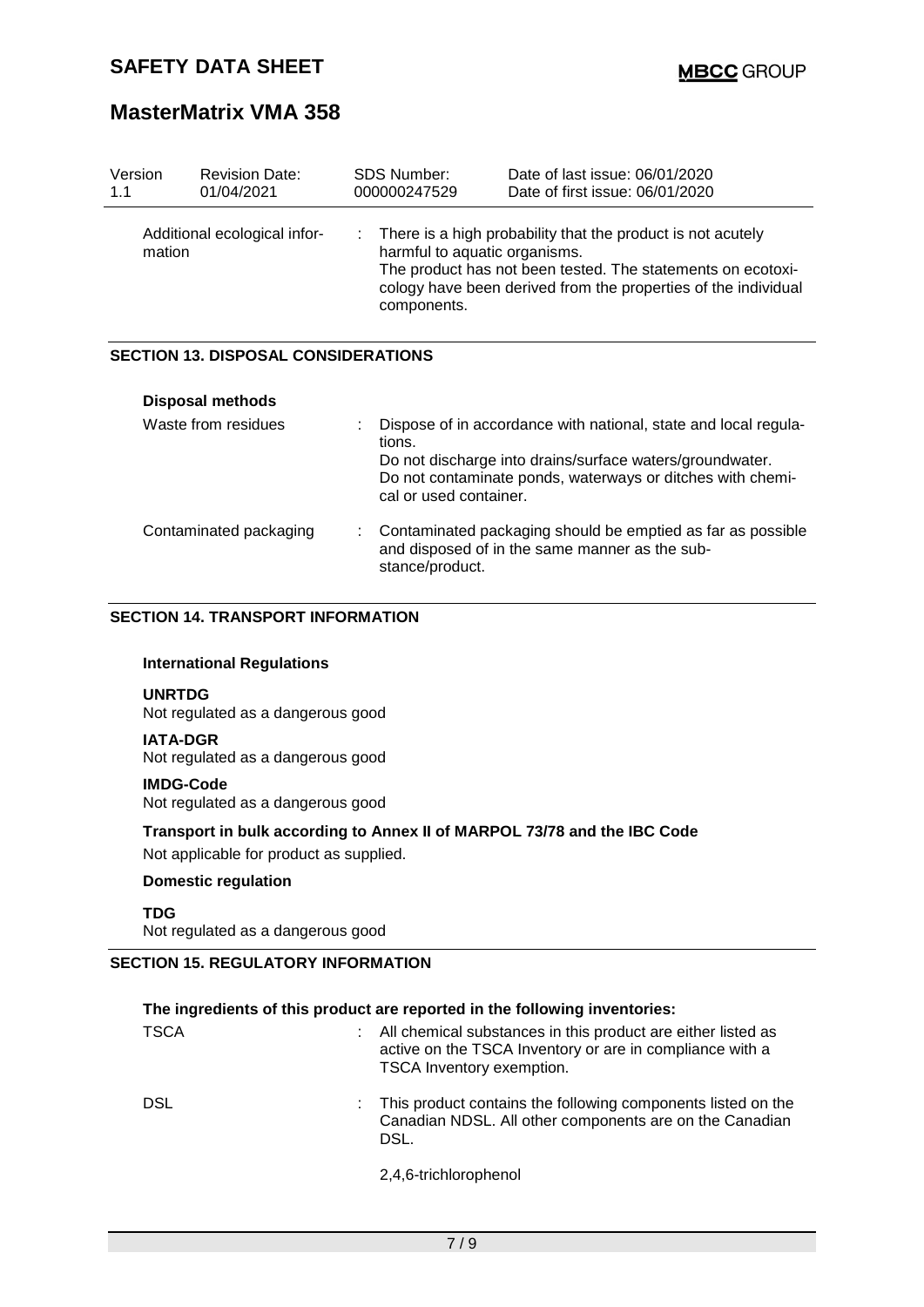| Version | <b>Revision Date:</b> | <b>SDS Number:</b> |
|---------|-----------------------|--------------------|
| 1.1     | 01/04/2021            | 000000247529       |

Date of last issue: 06/01/2020 Date of first issue: 06/01/2020

### **SECTION 16. OTHER INFORMATION**

#### **Full text of other abbreviations**

AICS - Australian Inventory of Chemical Substances; ANTT - National Agency for Transport by Land of Brazil; ASTM - American Society for the Testing of Materials; bw - Body weight; CMR - Carcinogen, Mutagen or Reproductive Toxicant; DIN - Standard of the German Institute for Standardisation; DSL - Domestic Substances List (Canada); ECx - Concentration associated with x% response; ELx - Loading rate associated with x% response; EmS - Emergency Schedule; ENCS - Existing and New Chemical Substances (Japan); ErCx - Concentration associated with x% growth rate response; ERG - Emergency Response Guide; GHS - Globally Harmonized System; GLP - Good Laboratory Practice; IARC - International Agency for Research on Cancer; IATA - International Air Transport Association; IBC - International Code for the Construction and Equipment of Ships carrying Dangerous Chemicals in Bulk; IC50 - Half maximal inhibitory concentration; ICAO - International Civil Aviation Organization; IECSC - Inventory of Existing Chemical Substances in China; IMDG - International Maritime Dangerous Goods; IMO - International Maritime Organization; ISHL - Industrial Safety and Health Law (Japan); ISO - International Organisation for Standardization; KECI - Korea Existing Chemicals Inventory; LC50 - Lethal Concentration to 50 % of a test population; LD50 - Lethal Dose to 50% of a test population (Median Lethal Dose); MARPOL - International Convention for the Prevention of Pollution from Ships; n.o.s. - Not Otherwise Specified; Nch - Chilean Norm; NO(A)EC - No Observed (Adverse) Effect Concentration; NO(A)EL - No Observed (Adverse) Effect Level; NOELR - No Observable Effect Loading Rate; NOM - Official Mexican Norm; NTP - National Toxicology Program; NZIoC - New Zealand Inventory of Chemicals; OECD - Organization for Economic Co-operation and Development; OPPTS - Office of Chemical Safety and Pollution Prevention; PBT - Persistent, Bioaccumulative and Toxic substance; PICCS - Philippines Inventory of Chemicals and Chemical Substances; (Q)SAR - (Quantitative) Structure Activity Relationship; REACH - Regulation (EC) No 1907/2006 of the European Parliament and of the Council concerning the Registration, Evaluation, Authorisation and Restriction of Chemicals; SADT - Self-Accelerating Decomposition Temperature; SDS - Safety Data Sheet; TCSI - Taiwan Chemical Substance Inventory; TDG - Transportation of Dangerous Goods; TSCA - Toxic Substances Control Act (United States); UN - United Nations; UNRTDG - United Nations Recommendations on the Transport of Dangerous Goods; vPvB - Very Persistent and Very Bioaccumulative; WHMIS - Workplace Hazardous Materials Information System

Revision Date : 01/04/2021

We support worldwide Responsible Care® initiatives. We value the health and safety of our employees, customers, suppliers and neighbors, and the protection of the environment. Our commitment to Responsible Care is integral to conducting our business and operating our facilities in a safe and environmentally responsible fashion, supporting our customers and suppliers in ensuring the safe and environmentally sound handling of our products, and minimizing the impact of our operations on society and the environment during production, storage, transport, use and disposal of our products.

IMPORTANT: WHILE THE DESCRIPTIONS, DESIGNS, DATA AND INFORMATION CONTAINED HEREIN ARE PRESENTED IN GOOD FAITH AND BELIEVED TO BE ACCURATE , IT IS PROVIDED FOR YOUR GUIDANCE ONLY. BECAUSE MANY FACTORS MAY AFFECT PROCESSING OR APPLICATION/USE, WE RECOMMEND THAT YOU MAKE TESTS TO